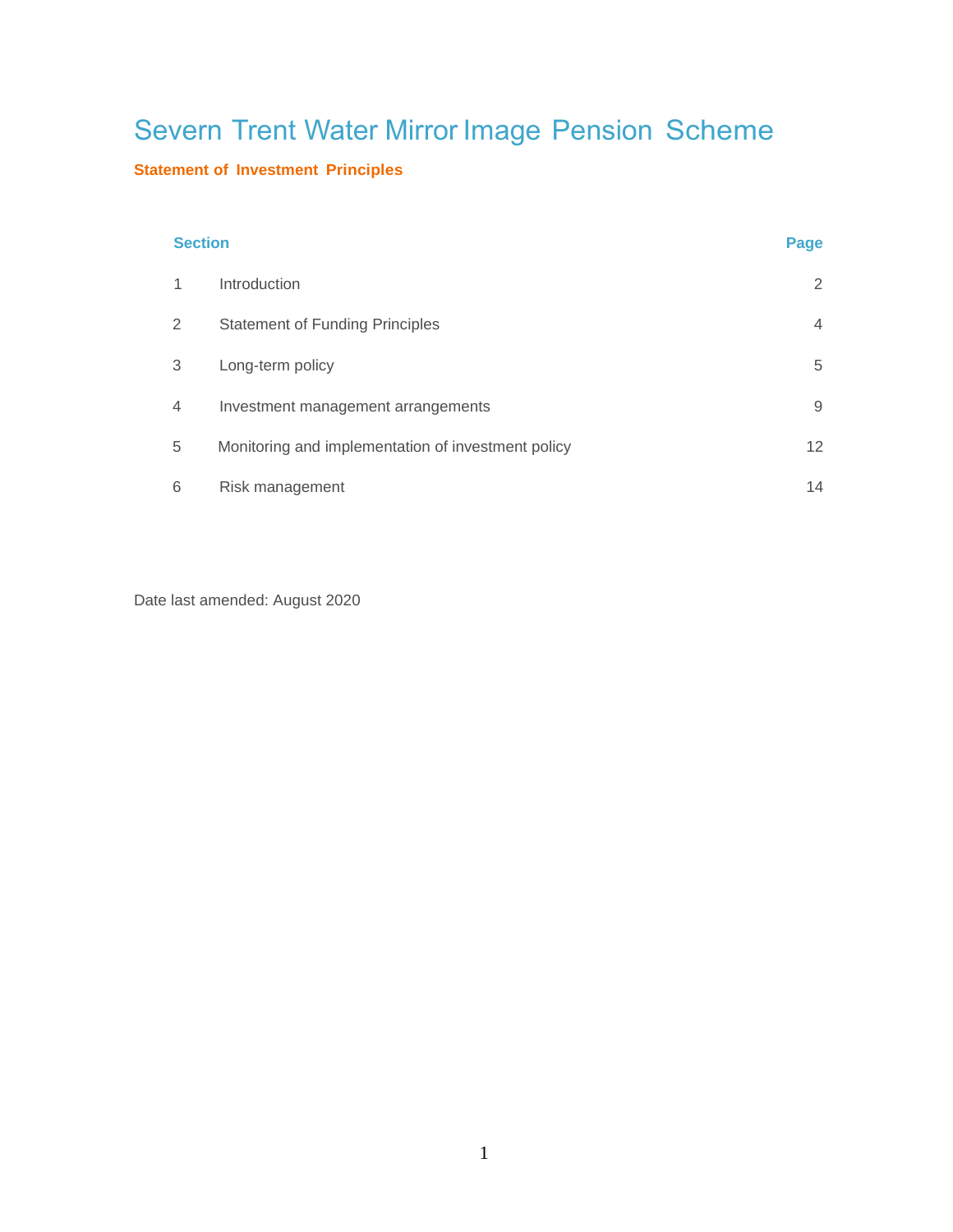# 1 Introduction

## **Scheme details**

- 1.1 This document describes the principles governing decisions about investments made by the Trustee of the Severn Trent Water Mirror Image Pension Scheme (the Scheme).
- 1.2 The main objective of the Scheme is to provide relevant benefits (that is, broadly pensions, lump sums or similar benefits on retirement or death) for eligible employees and directors and for former employees and directors of the employing companies, each of which is a member of the Severn Trent Group. These benefits are calculated on a final salary basis and the Scheme Rules include a guarantee of pension increases in line with Orders made under the Pensions (Increase) Act. The liabilities of the Scheme are thus significantly influenced by the course of earnings and price inflation.
- 1.3 The Scheme is contracted-out of the State Second Pension. The Scheme is a registered pension scheme for the purposes of the Finance Act 2004.
- 1.4 Administration of the Scheme is vested in Severn Trent MIS Trustees Limited (the Scheme Trustee), which is responsible for the investment of the Scheme's assets.

# **Pensions Act**

- 1.5 Under the Pensions Act 1995 (as updated by the Pensions Act 2004), trustees are required to prepare a statement of the principles governing investment decisions. This document fulfils that requirement.
- 1.6 The Scheme Trustee has consulted Severn Trent Water Limited on the content of this document and will consult Severn Trent Water Limited on any changes to the document. However, the ultimate authority and responsibility for deciding the investment policy of the Scheme lies solely with the Scheme Trustee.
- 1.7 In drawing up this document, the Scheme Trustee has sought advice from the Scheme's Actuary and Investment Adviser. The Scheme Trustee will review this document at least once a year. A copy of this statement will be provided, as updated from time to time, to the Investment Managers, who will be required to follow the principles which it sets out.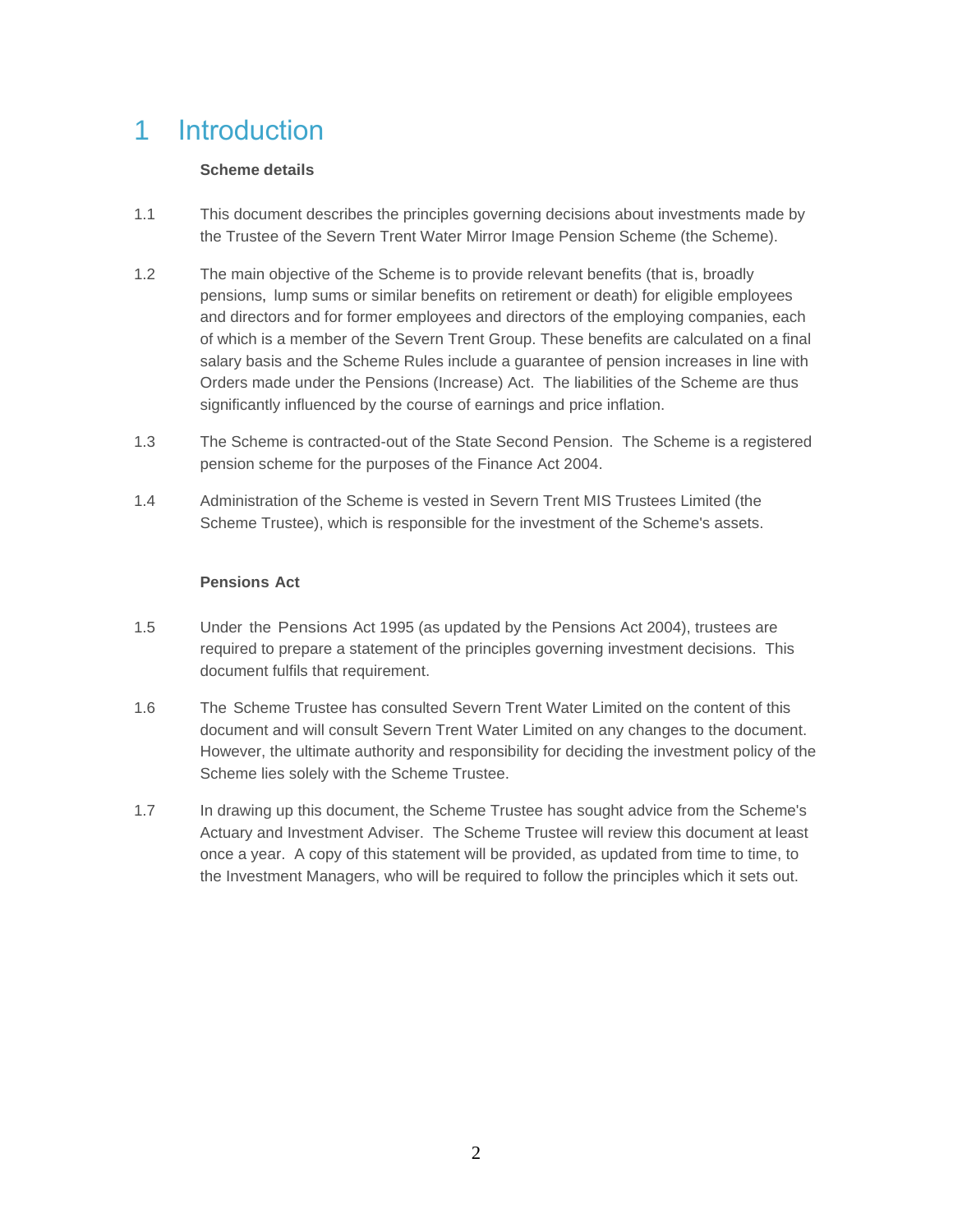#### **Financial Services and Markets Act 2000**

1.8 In accordance with the Financial Services and Markets Act 2000, the Scheme Trustee will determine general investment policy, but will delegate day-to-day responsibility for selection of specific investments, and determining the proportion of the underlying funds that are invested in the various asset classes, to an appointed Investment Manager or Managers, which may include an insurance company or companies. The Investment Managers shall provide the skill and expertise necessary to manage the investments of the Scheme competently. The Investment Managers have been provided with a copy of this document.

#### **Responsibilities**

- 1.9 The Scheme Trustee is responsible for all of the investment decisions in respect of the Scheme including the responsibility for selecting and monitoring the Scheme's Investment Managers. The Scheme Trustee takes advice from the Scheme Actuary and the Investment Adviser.
- 1.10 Severn Trent Water Limited does not have the authority to place limits on the Scheme Trustee as to how it can invest the money.
- 1.11 The Scheme Trustee has set up an Investment Committee ("IC"). The responsibility of the Investment Committee is as follows:
	- Develop the Scheme's long-term investment structures and strategies in line with the Trustee's Statement of Investment Principles ("SIP");
	- Monitor and periodically review the Trustee's investment objectives and strategy to ensure they remain appropriate;
	- Ensure that asset allocations, so far as reasonably practicable, remain in line with the Scheme's strategic long-term benchmark;
	- Monitor the appropriateness of the investment management structure and the performance and suitability of individual investment managers;
	- Monitor and periodically review the performance and continuing suitability of the Scheme's AVC providers;
	- Monitor the management of the Scheme's assets including recommending amendments to the Scheme's SIP and index benchmarks, as appropriate;
	- Periodically review the effectiveness of the Trustee's investment adviser;
	- Provide general support and assistance to the Trustee in relation to all investment related matters including advising on developments in relevant legislation and economic or financial trends;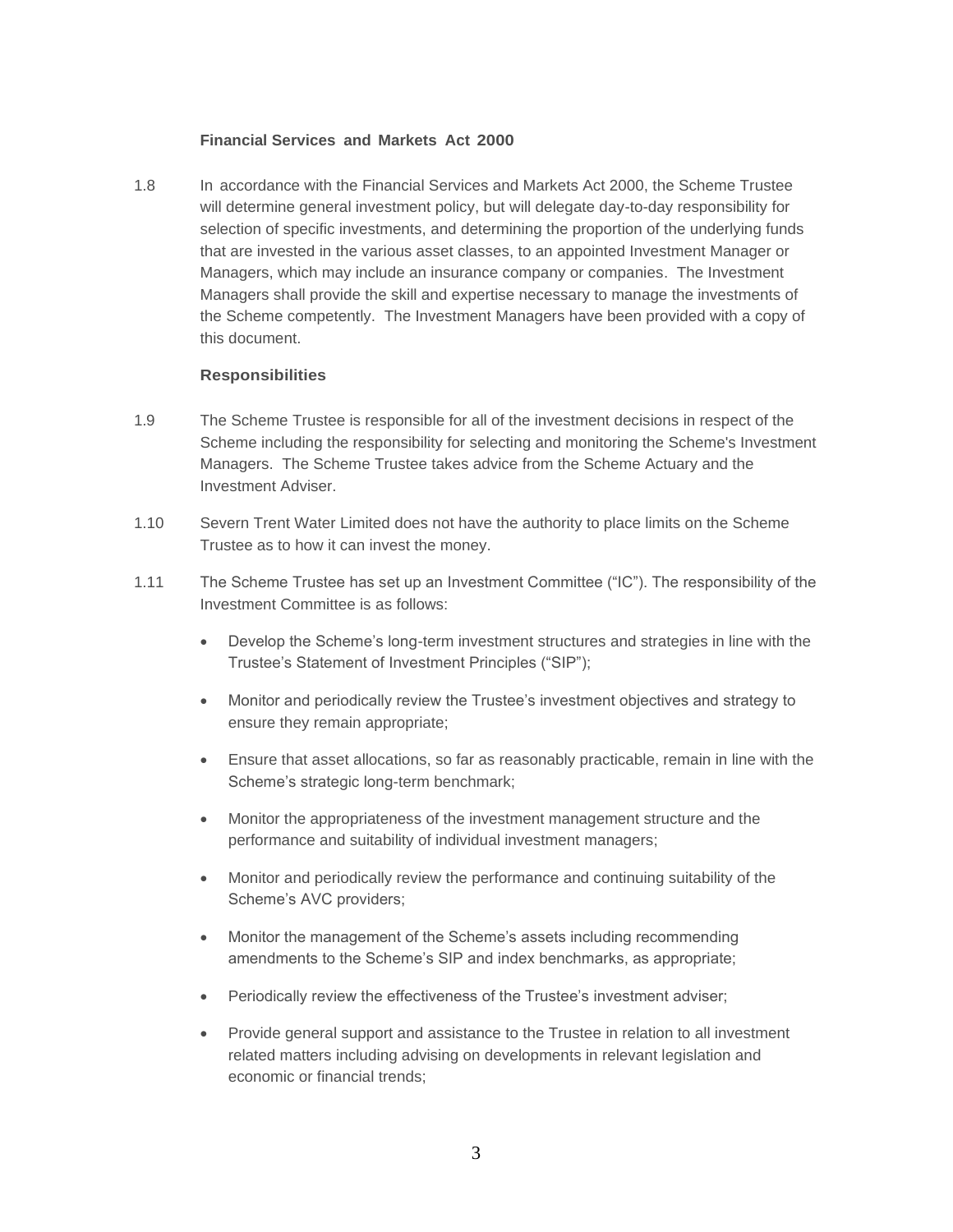- Encourage dialogue between the Trustee and the Principal Employer and their respective advisers;
- To recommend changes to the manager or mandate where the change relates to 10% or more of the Scheme's assets;
- To recommend changes in the benchmark of a mandate where the mandate in question represents 10% or more of the Scheme's assets;
- To implement changes to the manager or mandate where the manager/mandate is less than 10% of Scheme assets;
- To implement changes to the benchmark of a mandate where the mandate in question represents less than 10% of Scheme assets, or the change in mandate represents less than 10% of Scheme assets;
- To monitor capital markets and make recommendations to the Scheme Trustee for a change to the investment strategy.

The Scheme Trustee shall remain responsible for all other investment activity.

1.12 The Scheme Trustee also takes advice from the Scheme Actuary and Investment Adviser.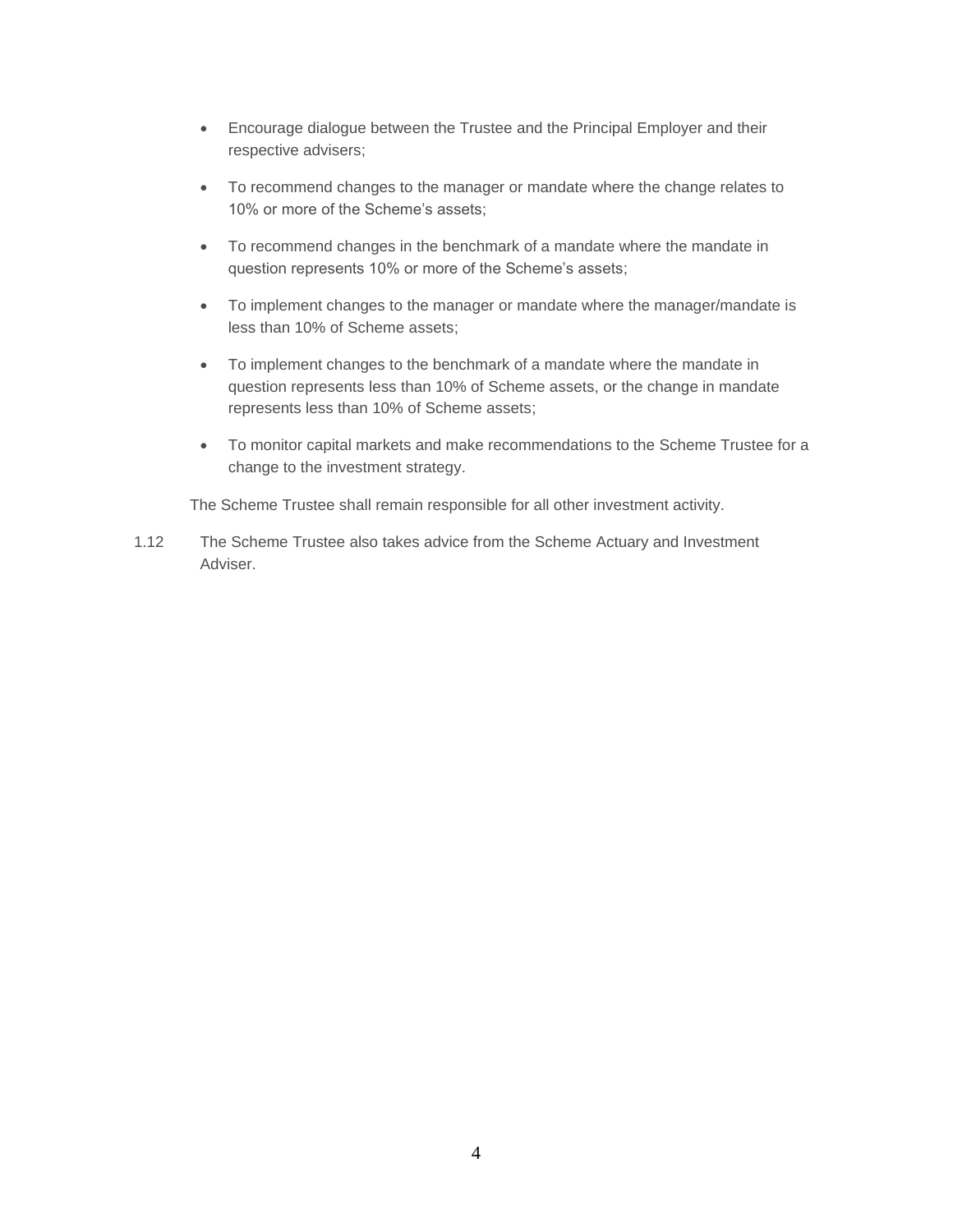# 2 Statement of Funding Principles

# **Statement of Funding Principles**

- 2.1 The Pensions Act 2004 requires that the Scheme Trustee prepares a Statement of Funding Principles. The Scheme Trustee will prepare this document, after obtaining advice from the Scheme Actuary, in conjunction with each actuarial valuation.
- 2.2 The statement will cover the Scheme's statutory funding objective, the principles used in determining that objective, the policy for securing that it is met, and the process through which the Scheme Trustee and the Company reach agreement on the contents of the statement.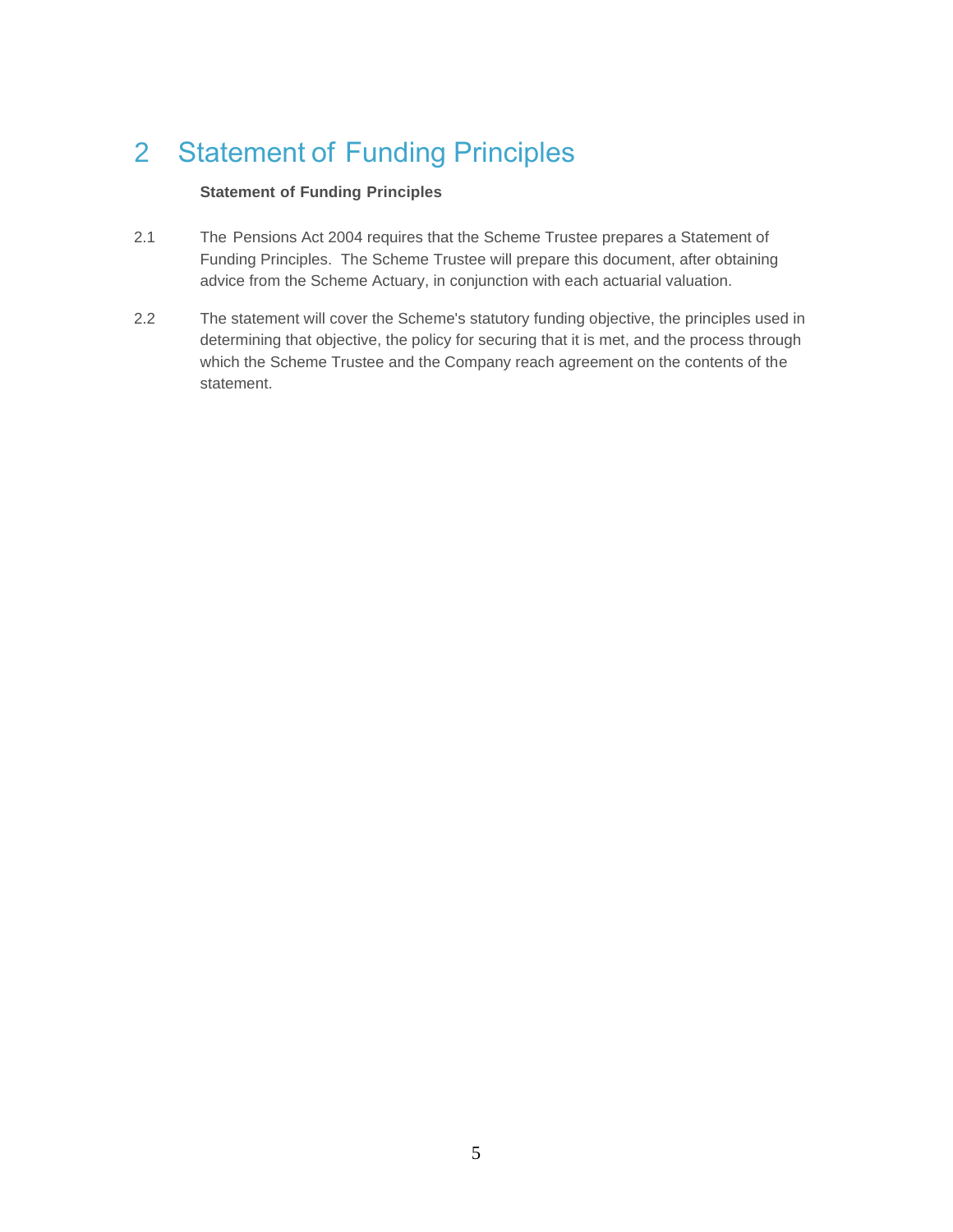# 3 Long-term policy

# **Objectives**

- 3.1 The long-term objectives of the Scheme Trustee are:
	- a. to maintain a portfolio of assets of appropriate liquidity which will generate sufficient income and capital growth to meet, together with contributions, the cost of benefits which the Scheme provides, as set out in the Trust Deed and Rules.
	- b. to maximise the likelihood that benefits will be paid to members as they fall due, both over the long-term and on a shorter-term basis
	- c. to minimise the long-term costs of the Scheme by maximising the return on the assets whilst having regard to the objective shown under 3.l.b above.

Within the context of these objectives, since March 2018 the Scheme Trustee is focused on the specific objective of a low risk investment strategy commensurate with full or partial settlement of the Scheme's liabilities. To the extent there is a buyout shortfall, the Trustee's investment strategy will be set to include an additional target return to make up the shortfall.

### **Policy**

- 3.2 Having regard to:
	- the Scheme's financial position, including its projected cashflow requirements
	- the profile of its membership
	- the nature of its liabilities
	- the covenant of the Company
	- the results of consultation with the Company

The Scheme Trustee's policy is to seek to achieve the objectives through investing in a suitable mixture of real and monetary assets. A mixture across asset classes should provide the level of returns required by the Scheme to meet its liabilities at an acceptable level of risk for the Scheme Trustee and an acceptable level of risk and cost to the Company.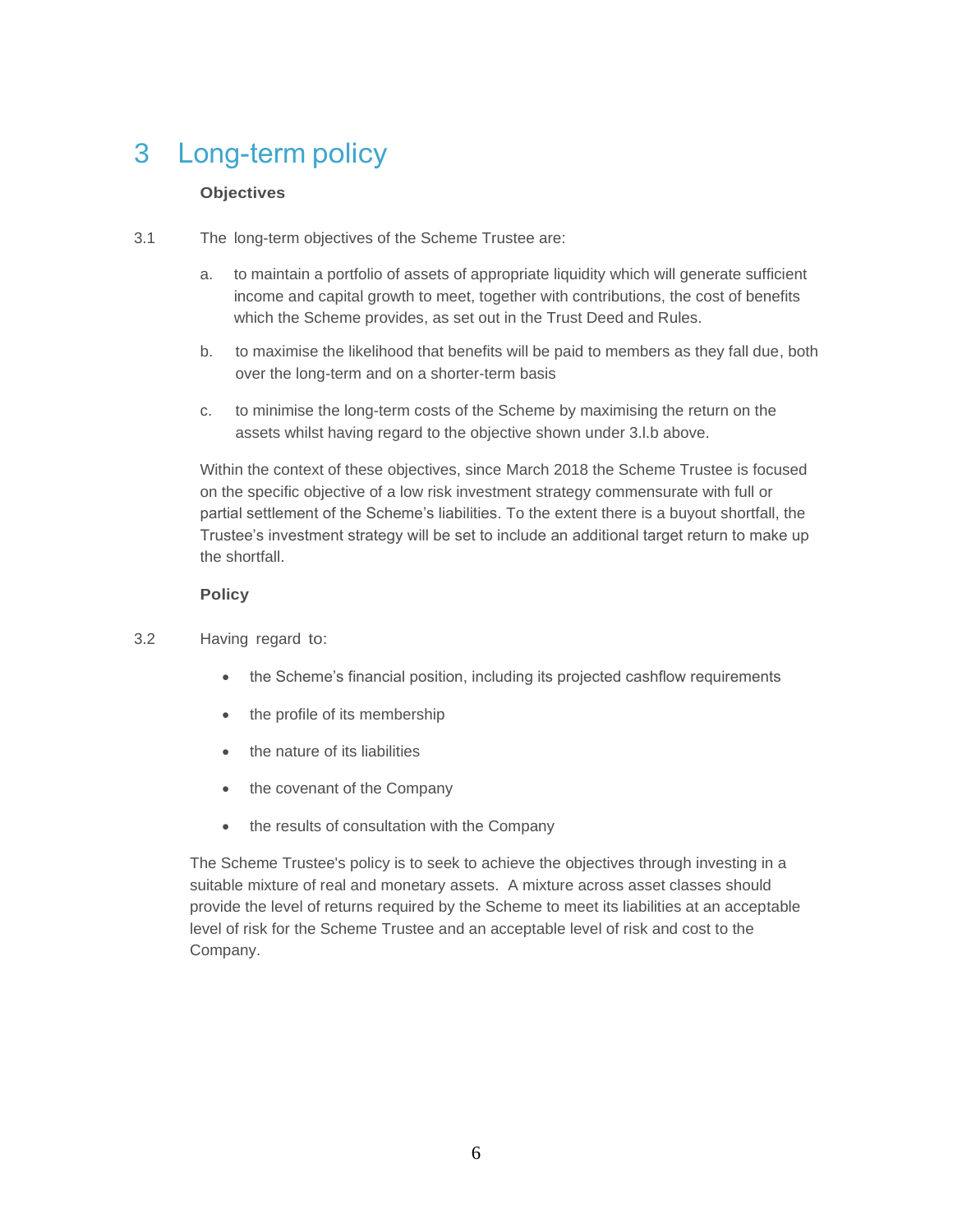3.3 In consultation with the Company, the Scheme has set a target asset allocation as set out below. Further detail of the strategy is provided in the Implementation Policy Document (IPD) Schedule A.

| <b>Asset Class</b>      | Weighting<br>$(\%)$ | <b>Benchmark Index</b>                                                     |
|-------------------------|---------------------|----------------------------------------------------------------------------|
| Senior Loans            | 8.0                 | <b>LIBOR</b>                                                               |
| <b>Ground Rents</b>     | 8.0                 | 50% Merrill Lynch Sterling Over 5Y Non-Gilt<br>Index/50% Over 5Y ILG Index |
| Multi-asset credit      | 10.0                | LIBOR.                                                                     |
| Credit default swaps    | 5.0(20.0)           | Composite <sup>[1]</sup>                                                   |
| UK non-government bonds | 30.0                | <b>iBoxx £ Non gilts index</b>                                             |
| Hedging portfolio       | 39.0                | Composite <sup>[2]</sup>                                                   |

<sup>1</sup> This mandate is benchmarked against a custom currency hedged Markit index comprising of 10-year US and European CDS. Figure in brackets represents target exposure.

<sup>2</sup> Cash within the hedging portfolio is benchmarked against the LIBID GBP 7-day index, while the levered and unlevered gilts and index-linked gilt holdings have a liability-specific composite benchmark.

#### **Additional Voluntary Contributions (AVCs)**

3.4 One member of the Scheme has AVC's invested in a "legacy" fund with Equitable Life Assurance Society. As the Scheme is closed no further contributions can be made.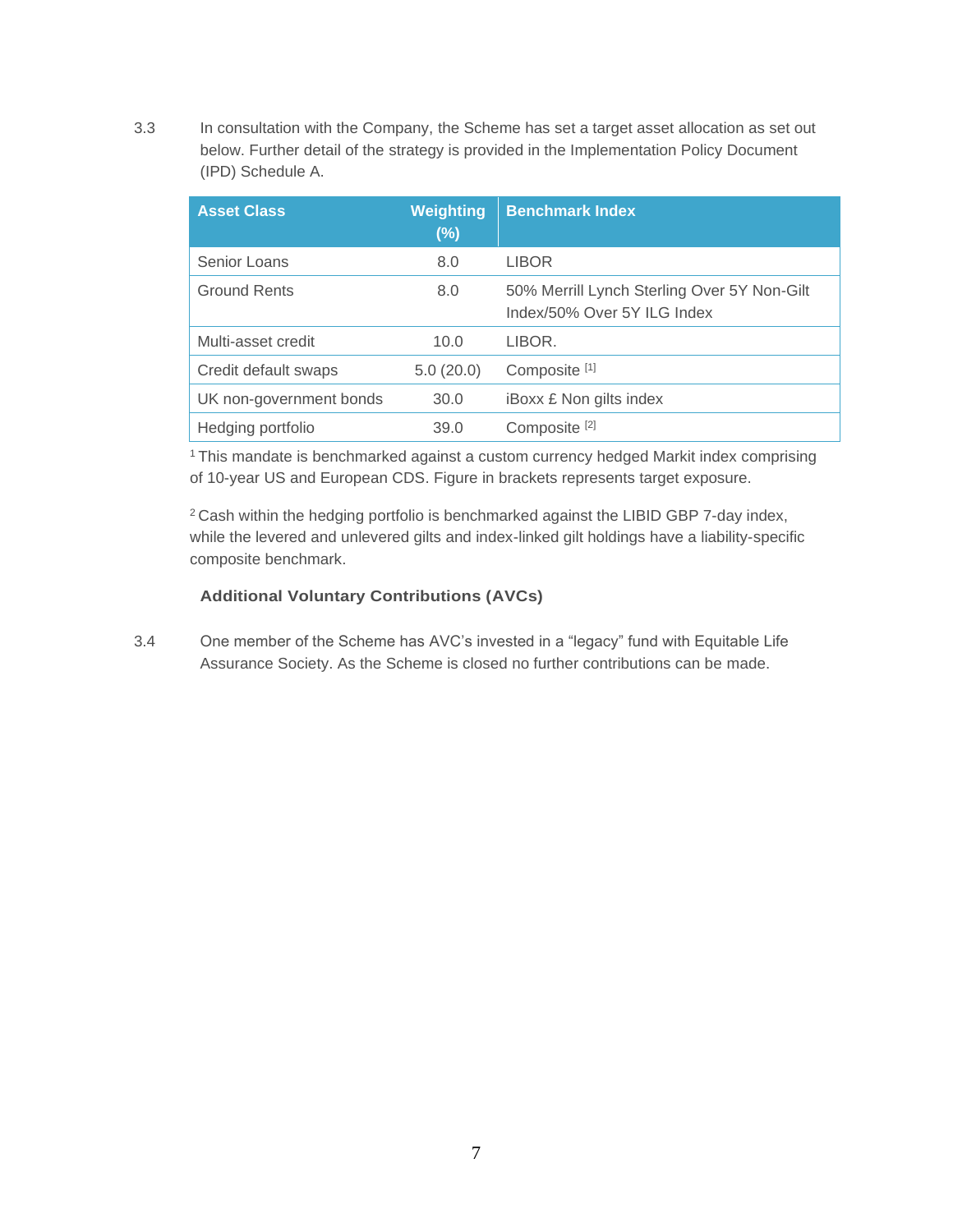# 4 Investment management arrangements

#### **Investment management structure**

- 4.1 The Scheme Trustee has appointed each of its investment managers to deliver a specific benchmark or performance target, which overall will align to deliver the broader Scheme investment strategy and long-term investment objectives. The Scheme Trustee ensures that all manager engagements have clearly defined benchmarks, objectives and management parameters.
- 4.2 Where appropriate, and where commercial considerations permit, the terms of the mandate and the basis on which the manager is engaged will be defined specifically for the Scheme. Where such tailoring is not directly achievable, the Trustee will invest in pooled funds where the objectives of the fund and the policies of the investment manager will be evaluated by the Trustee to ensure that they are appropriate for the needs of the Scheme.
- 4.3 Details of the current investment manager structure, alongside details of the performance objectives of each investment manager, can be found in Schedule B of the IPD.

#### **Realisation of assets**

- 4.4 The policy of the Scheme Trustee is that the realisation of individual holdings, whether to meet cashflow requirements or to reinvest the proceeds elsewhere, should be entirely at the discretion of each Investment Manager.
- 4.5 The policy of the Scheme Trustee is that there should be sufficient investments in liquid or readily realisable assets to meet cashflow requirements in the majority of foreseeable circumstances so that realisation of assets will not disrupt the Scheme's overall investment policy. The IC monitors the Scheme's asset allocation on a quarterly basis and takes action to rebalance if deemed necessary.

#### **Fees**

- 4.6 Fees are currently paid to the Investment Managers based on the total value of assets under management for each manager. The exact method of calculation for each fee is set out in the written agreement with each Investment Manager. This type of fee structure has been chosen as it is the industry norm and is considered to be the best basis for the Scheme. Details of Investment Managers fees are set out in Schedule B of the IPD.
- 4.7 Fees are currently paid to the Scheme's Actuary and Investment Adviser on a fixed, time/cost or project basis.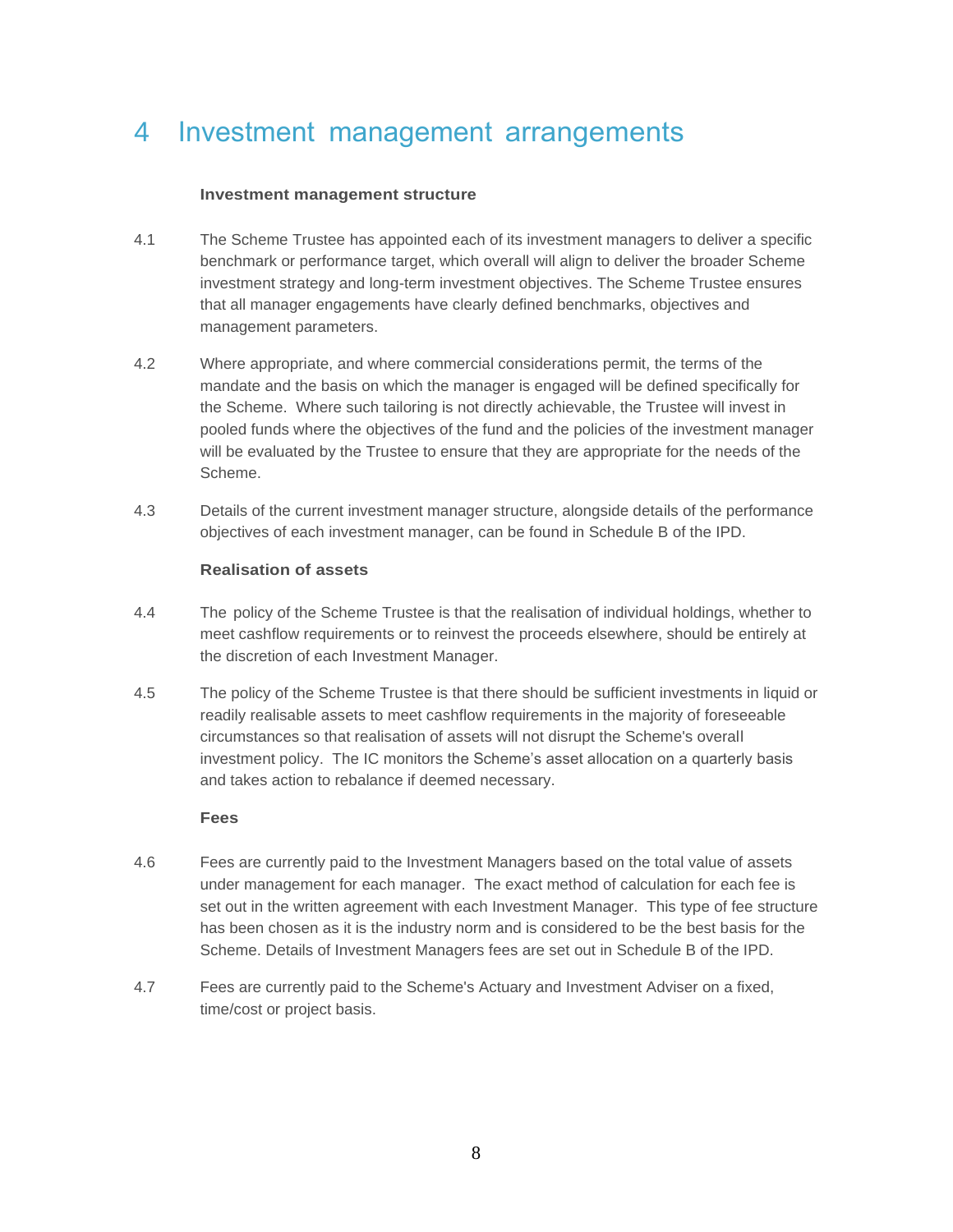### **Monitoring**

4.8 The Scheme Trustee monitors its managers' performance, gross and net of fees, against their respective benchmarks or targets. Monitoring is carried out on a quarterly basis and the Scheme Trustee considers performance over different time periods including a long term time horizon. The Scheme Trustee seeks to understand the reason for any significant deviations away from benchmark or target.

# **Social, environmental and ethical issues, including climate change Responsible Investment**

- 4.9 The Scheme Trustee recognises that the consideration of financially material factors, including ESG factors, is relevant at different stages of the investment process. Within the context of the Scheme's shorter-term objective stated in section 3.1, the Scheme Trustee considers strategies that provide a greater probability of delivering sustainable and predictable returns as likely to be most suitable, and this is reflected in the Scheme Trustee's approach to Responsible Investment.
- 4.10 The strategic asset allocation for the Scheme has been determined using appropriate economic and financial assumptions for different asset classes. These assumptions apply at a broad market level and are considered to implicitly reflect all financially material factors. The Scheme Trustee recognises that climate change could pose systemic risks which could in turn affect the returns achieved from their investment strategy.
- 4.11 The Scheme Trustee has not at this stage made explicit allowance for climate change in framing the strategic asset allocation, although this will be reviewed periodically in the context of the Trustee's objectives. The Scheme Trustee believes good management of companies should lead to more sustainable and predictable returns.

#### **Stewardship & Engagement**

- 4.12 The Scheme Trustee supports the principles set out in the UK Stewardship Code.
- 4.13 The Scheme Trustee does not engage directly but believes it is appropriate for its investment managers to engage with key stakeholders, which may including corporate management, regulators and governance bodies, relating to their investments in order to consider the management of conflicts of interest and improve corporate behaviours, improve performance and mitigate financial risks. The Trustee will review engagement activity undertaken by their investment managers as part of its broader monitoring activity.
- 4.14 Responsibility for the day-to-day investment decisions and their execution has been delegated to the investment managers which includes consideration of the capital structure of investments and the appropriateness of any investment made. Where managers are responsible for investing in new issuance, the Scheme Trustee expects the manager to engage with the issuer about the terms on which capital is issued and the potential impact on the rights of new and existing investors.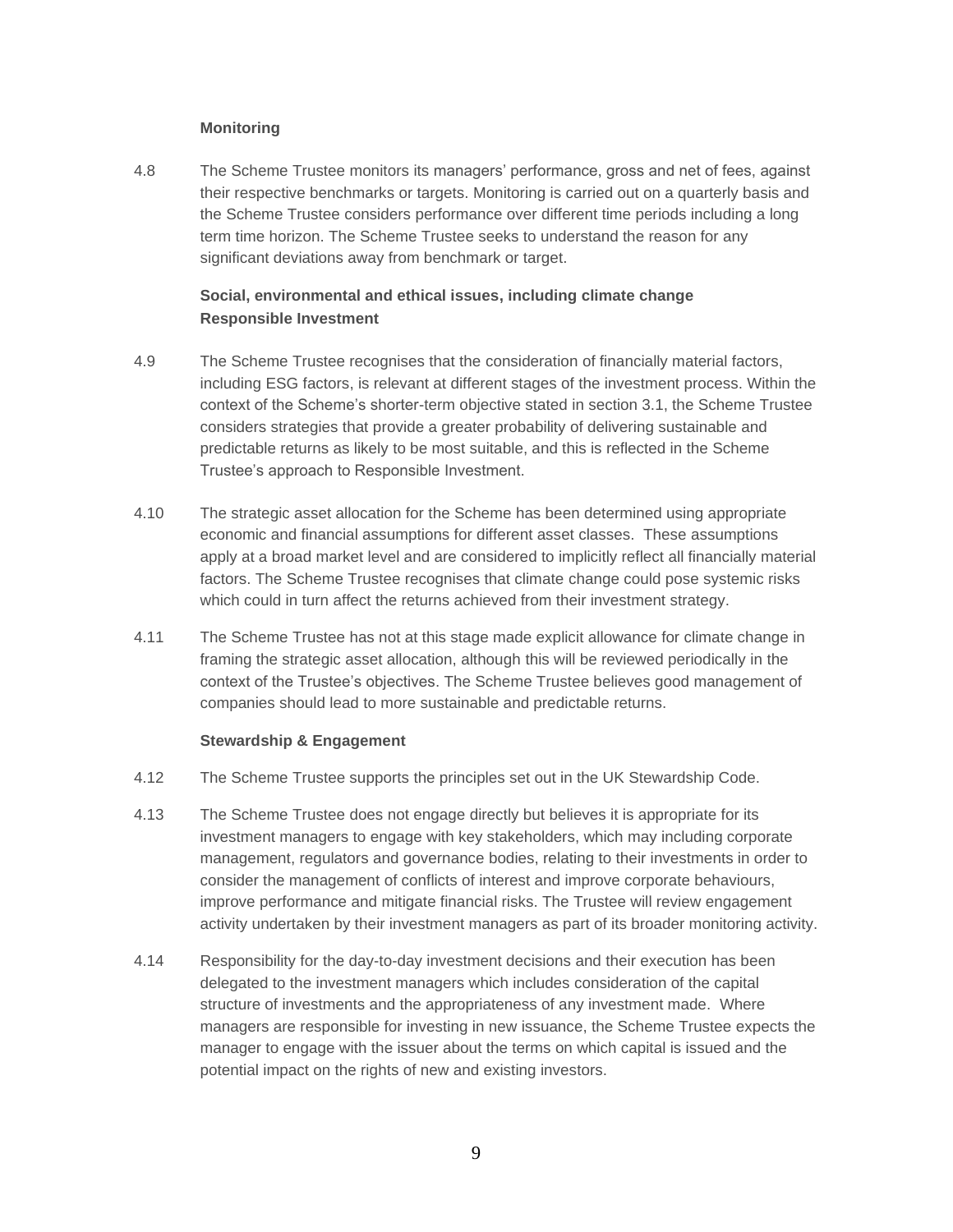4.15 The Scheme Trustee separately considers any conflicts of interest arising in the management of the Scheme and its investments and will ensure that each manager has an appropriate conflicts of interest policy in place.

#### **Diversification**

4.16 The choice of benchmark referred to in paragraph 3.3 is designed to ensure that the assets are adequately diversified. Within the portfolio for which each Investment Manager is responsible and within each asset category in that portfolio, the Investment Manager is responsible for appropriate diversification, subject to any limitation on investment contained in the relevant Investment Management Agreement.

#### **Suitability**

- 4.17 The Scheme Trustee has taken advice from the Scheme's Investment Adviser who has confirmed appropriate knowledge and experience of the management of and investment of trust schemes, to ensure that the benchmark specified is suitable, given the liability profile of the Scheme and the Scheme's financial position. Within the portfolio for which each Investment Manager is responsible, and within each asset category in that portfolio, the Investment Manager is responsible for the suitability of investments.
- 4.18 The Scheme Trustee recognises the long-term nature of its liability profile and appoints its collective managers to invest in a manner commensurate with generating long term sustainable returns. The Trustee will carry out necessary due diligence on the underlying investment decision making process, to ensure the manager makes investment decisions over an appropriate time horizon aligned with the asset class in which they invest and the Scheme objective.

#### **Duration**

4.19 The duration of each mandate is determined by the Scheme Trustee at the inception of each mandate. For open-ended investments, the Scheme Trustee generally engages managers on an ongoing basis with no pre-determined term of appointment. For such mandates, the Scheme Trustee expects the minimum duration of the appointment will be three years, this being the minimum period over which the Scheme Trustee considers performance of the mandate can be appropriately evaluated, although all mandates are subject to ongoing review against various financial and non-financial metrics in addition to their continued appropriateness within the investment strategy. For close-ended investments, the Trustees expect the term of the appointment to be the lifetime of the investment.

### **Portfolio Turnover**

4.20 The Scheme Trustee has expectations of the level of turnover within each mandate, based on the Scheme Trustee's knowledge of the manager, investment process and the nature of the portfolio. Whilst the Scheme Trustee expects performance to be delivered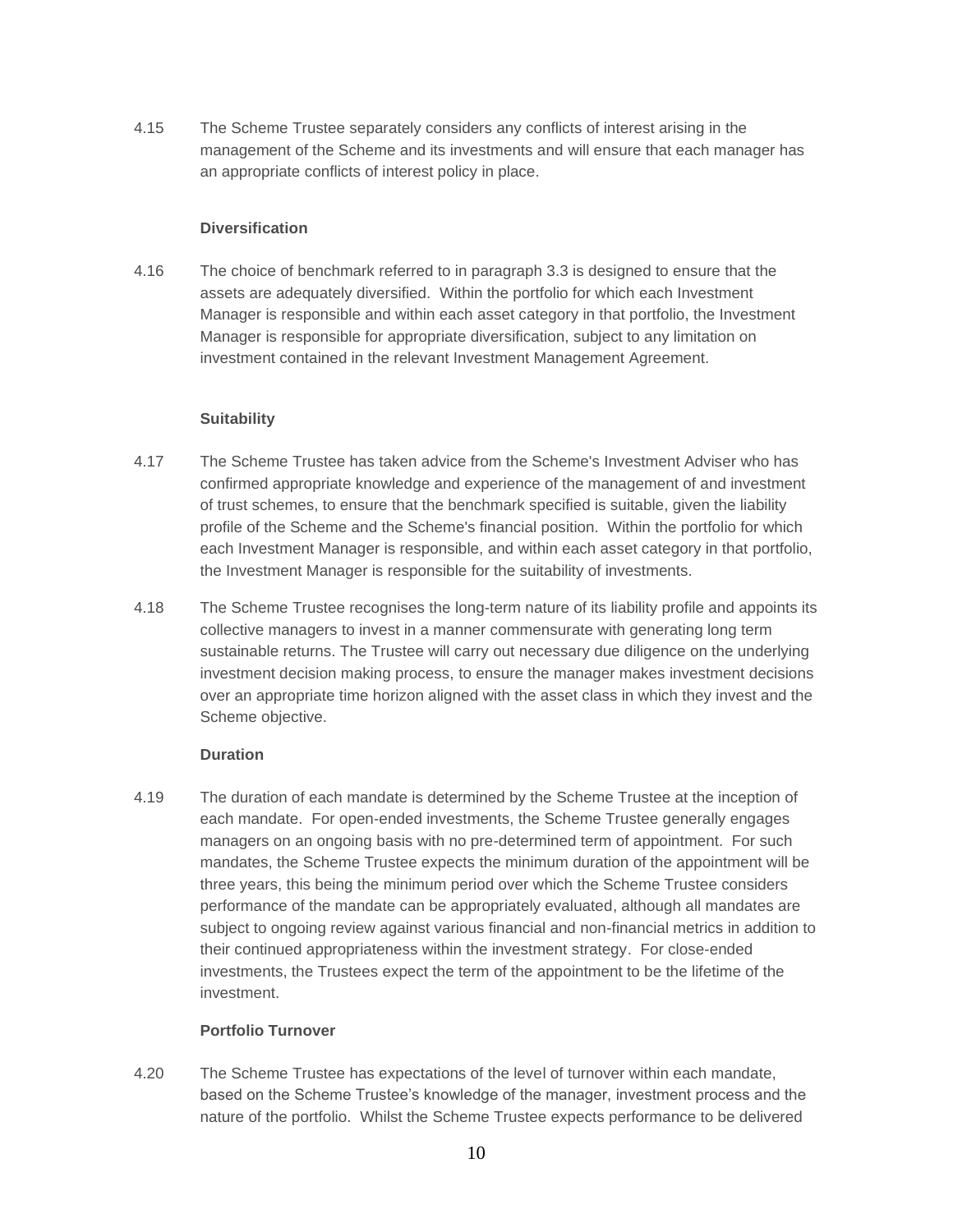net of costs, including the costs of trading within the portfolio, The Scheme Trustee expects managers to report at least annually on the underlying assets held within the portfolio and details of any transactions over the period.

The Scheme Trustee will challenge its managers if there is a sudden change in portfolio turnover or if the level of turnover seems excessive.

The Scheme Trustee will request turnover costs incurred by the asset manager over the Scheme reporting year.

#### **Investment restrictions**

4.21 Restrictions have been agreed with each Investment Manager appropriate to its own portfolio and which the Scheme Trustee believes to be appropriate for the investment of the assets. The detailed restrictions are recorded in the Investment Management Agreements entered into between the Scheme Trustee and each Investment Manager.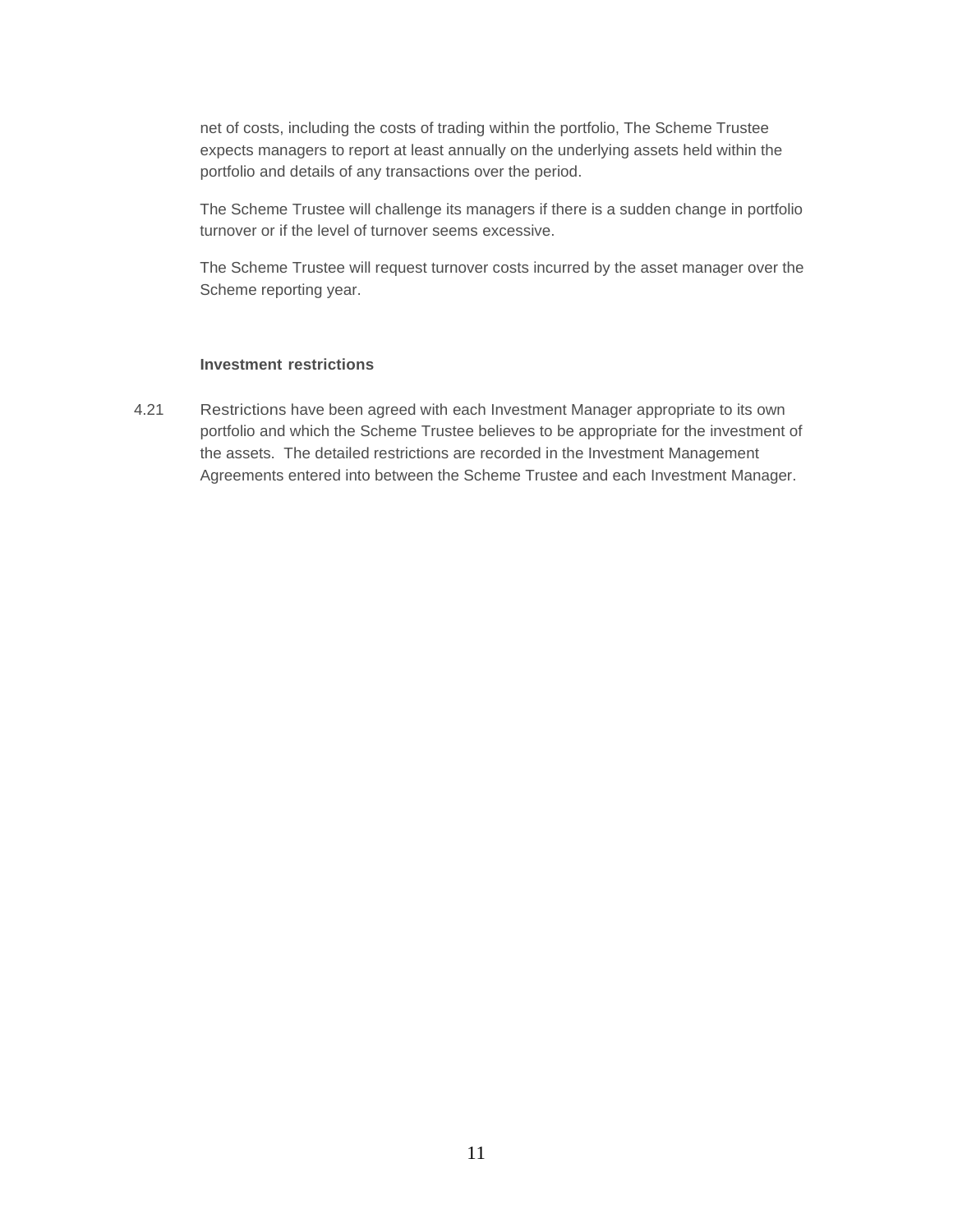# 5 Monitoring and implementation of investment policy

- 5.1 The Scheme Trustee has delegated responsibility for monitoring and implementation of the investment policy to the IC. The IC meets on a regular basis with the Investment Managers to review and discuss the operation of each Investment Manager's portfolio, including past and future policy decisions. The IC will thus monitor the competence with which the Investment Managers are carrying out the responsibilities delegated to them and their compliance with the Investment Management Agreements which are consistent with this statement.
- 5.2 The appointment of the Investment Managers will be reviewed by the Scheme Trustee from time to time, based on the results of the monitoring of performance and process.

#### **Criteria for selection**

- 5.3 The Scheme Trustee has identified the criteria by reference to which the Investment Managers should be selected (or dismissed). These include:
	- a. Past performance
	- b. Quality of the investment process
	- c. Role suitability
		- Level of fees
		- Reputation of the Investment Manager
		- Familiarity with such mandates
	- d. Service
		- Reporting
		- **Administration**
	- e. Team proposed
		- The quality of the individual investment managers working for the Scheme.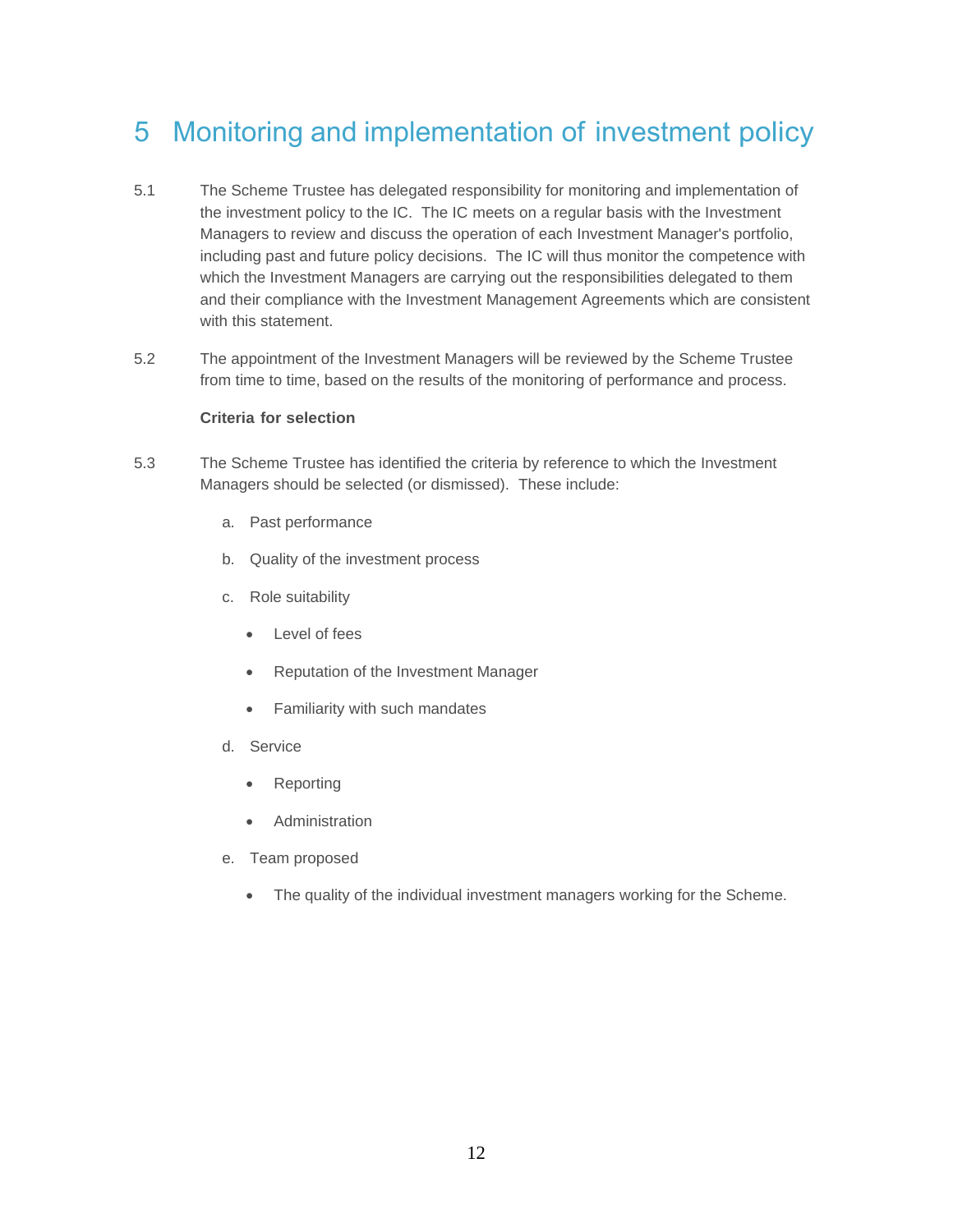# **Criteria for dismissal**

- 5.4 It will be the policy of the Scheme Trustee to replace an Investment Manager, without prejudice to the ability of the Scheme Trustee to dismiss an Investment Manager without notice and without giving reasons, if:
	- a. the Scheme Trustee believes that the Investment Manager is not capable of achieving these performance objectives in the future
	- b the Investment Manager fails to maintain satisfactory standards in respect of the other criteria listed in 5.1 and 5.3 above.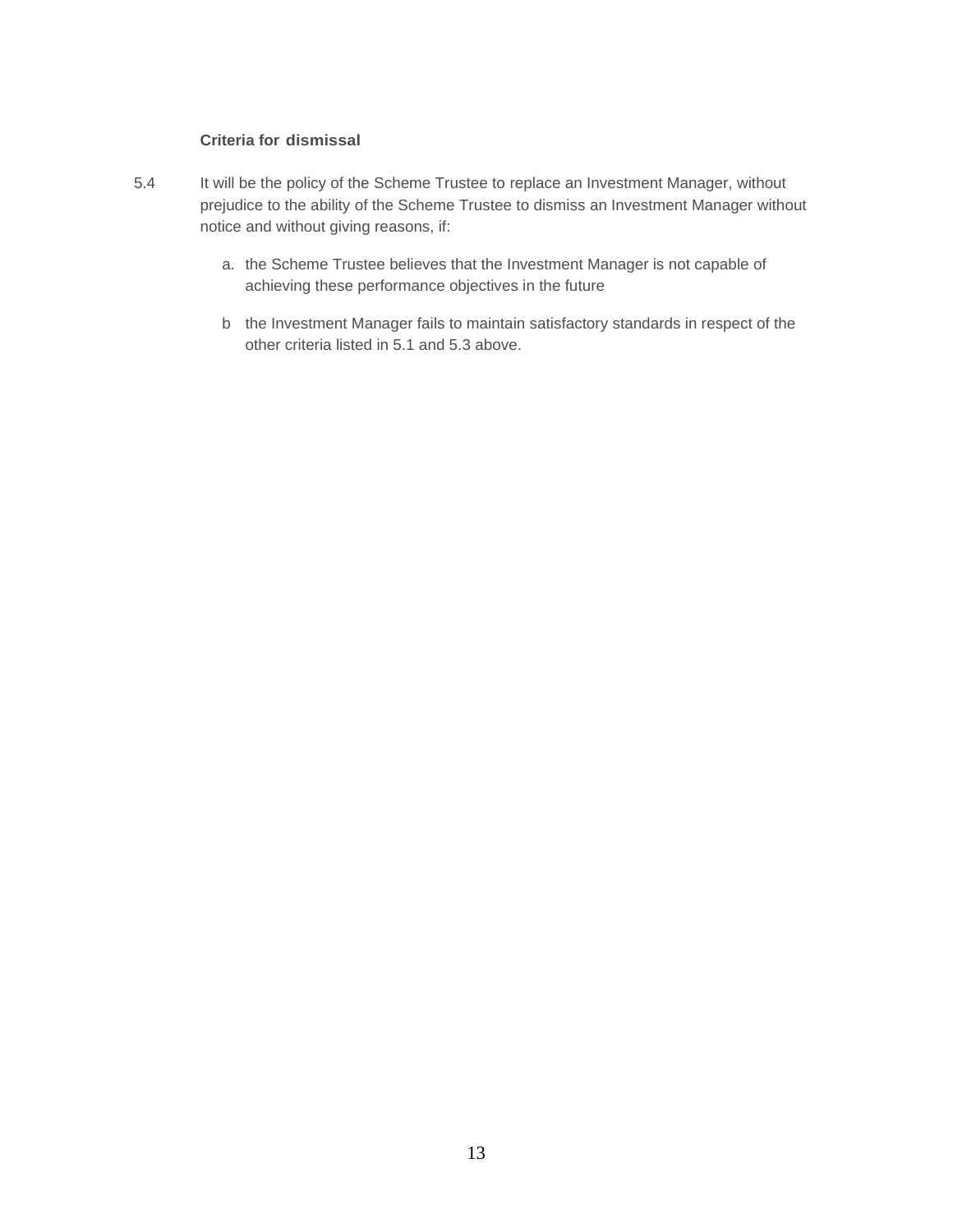# 6 Risk management

6.1 The Scheme Trustee recognises a number of risks, including those described below, involved in the investment of the assets of the Scheme. Their policy for dealing with those risks is described below:

### **Solvency risk and mismatching risk**

- are addressed through the asset allocation strategy (see section 3) and through ongoing triennial actuarial valuations
- are measured by assessing the progress of the actual growth of the liabilities relative to the selected investment policy.

#### **Manager risk**

- is addressed through the ongoing monitoring of the Investment Managers
- is measured by monitoring the actual deviation of each Investment Manager's returns relative to the objective (as set out in Schedule B of the IPD) and factors supporting each Investment Manager's investment process.
- The Scheme Trustee does not expect managers to take excess short-term risk and will regularly monitor the manager's performance against the benchmarks and objectives over the short, medium and long term.

#### **Liquidity risk**

- is managed by the Scheme Trustee who ensures that within the Scheme Trustee's bank account, sufficient cash balances are available to meet monthly outgoings
- is measured by the level of cashflow required by the Scheme over a specified period.

#### **Inappropriate investments risk**

• is addressed through constraints on the use of derivatives, gearing, specific asset limits and other restrictions

### **Currency Risk**

- is managed by investing in funds which hedge the currency exposure (namely multiasset credit, senior loans and CDS).
- is measured by the level of concentration in any one country/region leading to an adverse influence on investment values arising from unfavourable currency movements.